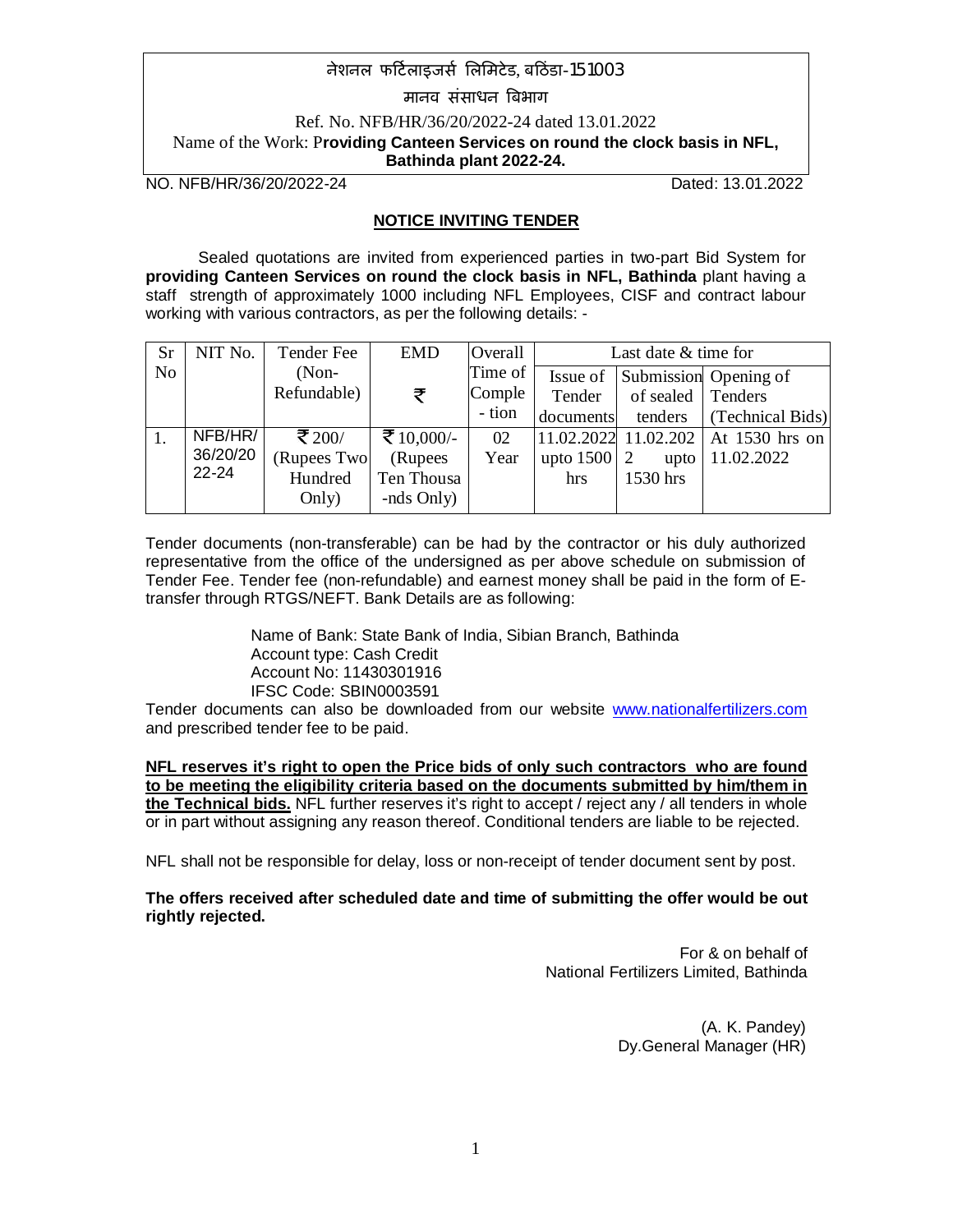### **TENDER FORM**

To

Dy. General Manager (HR) National Fertilizers Limited, BATHINDA (PUNJAB).

Sir,

 I/We hereby submit tender for running a Canteen in your factory premises as per tender documents separately signed and accepted by me/us, at the per item rates quoted by me/us in Annexure-IV in accordance with Notice Inviting Tender, terms and conditions of Tender, other documents and papers as detailed in the tender document/Work Order and any other document received by me later on.

a) Should this tender be accepted, I/We hereby agree to abide by and fulfill all terms and conditions referred to in the tender document /Work Order etc. and in default thereof, pay to the owner or its successors or its authorized nominees such sums of money as are stipulated in Terms and Conditions contained in the tender document/Work Order.

b) I/We confirm having deposited the Earnest Money of Rs.10,000/- (Rupees ten thousand only) vide Demand Draft No.\_\_\_\_\_\_\_\_\_\_\_ dated\_\_\_\_\_\_\_\_\_\_\_\_ in favour of National Fertilizers Limited, Bathinda.

c) If I/We fail to commence work specified in the tender documents, or I/We fail to deposit the amount of security deposit specified in the Tender Document, I/We agree that National Fertilizers Limited shall forfeit the said earnest money. The said owner shall also be at liberty to cancel the notice of acceptance of tender if I/We fail to remit security Deposit amount as aforesaid or to execute an agreement or to start work as stipulated in the tender document/perform the contract faithfully.

Dated the \_\_\_\_\_\_\_\_\_\_\_\_\_\_ day of \_\_\_\_\_\_\_\_\_\_\_\_\_\_\_\_\_\_\_\_\_\_

\_\_\_\_\_\_\_\_\_\_\_\_\_\_\_\_\_\_\_ \_\_\_\_\_\_\_\_\_\_\_\_\_\_\_\_\_\_\_\_\_\_\_\_\_ \_\_\_\_\_\_\_\_\_\_\_\_\_\_\_\_\_\_\_ \_\_\_\_\_\_\_\_\_\_\_\_\_\_\_\_\_\_\_\_\_\_\_\_\_

Address Address Address Address Address Address Address Address Address Address Address Address Address Address A

Signature of Witness Signature of Tenderer Name in block letters with the seal of the firm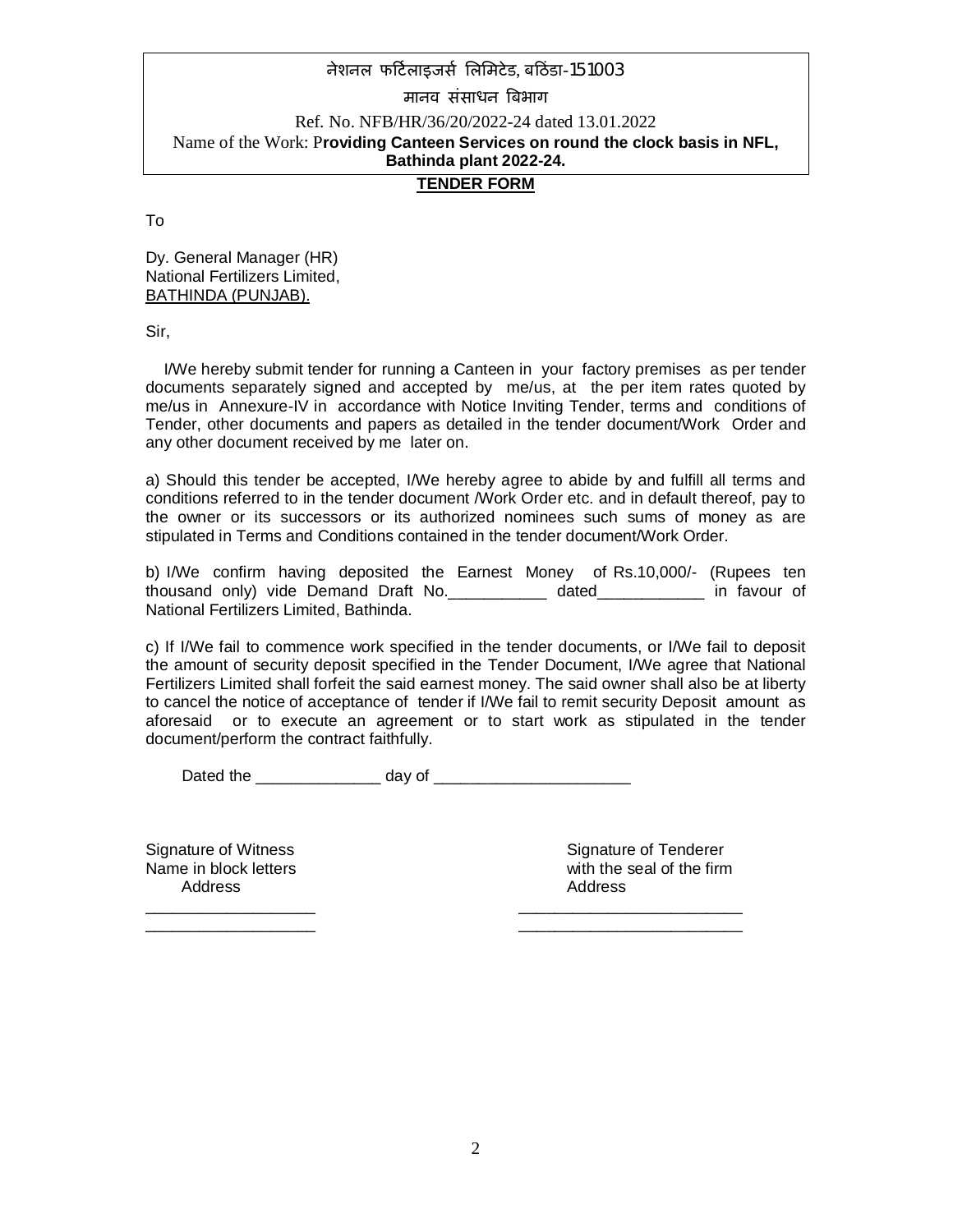# मानव संसाधन बिभाग

Ref. No. NFB/HR/36/20/2022-24 dated 13.01.2022 Name of the Work: P**roviding Canteen Services on round the clock basis in NFL, Bathinda plant 2022-24.**

### **Tender document for providing canteen services in NFL, Bathinda Plant**

- 1.0 Sealed quotations are invited from the parties fulfilling the eligibility criteria; in 2-part bid system i.e. Part-I Techno-Commercial Bid and Part-II Price Bid for providing canteen services as described in the Clause No.5. The Tender shall be submitted in three separate covers as under:
	- A) **Cover No. 1**, super-scribing as "EMD for tender for providing canteen services" should contain Tender fee of Rs.200/- (Rs. Two Hundred Only) and EMD of Rs.10000/- (Rupees ten thousand only) in the form of E-transfer through RTGS/NEFT. Bank Details are as following:

Name of Bank: State Bank of India, Sibian Branch, Bathinda Account type: Cash Credit Account No: 11430301916 IFSC Code: SBIN0003591

- B) **Eligibility Criteria : Cover No. 2,** shall contain the following documents to ascertain the eligibility criteria:
	- 1. Proof of at least two years' experience of satisfactory performance during the last seven years of catering services/having run an industrial canteen.
	- 2. Copy of PAN number.
	- 3. Self-attested copy of PF Account Code number.
	- 4. Self-attested copy of ESI Account Code number.
	- 5. Tender Document duly signed on each page by the tenderer.
	- 6. Techno Commercial Bid (Annex. I) , Declaration in Annex. II and Annex. IV of NIT duly completed and signed by the Tenderer.

The envelope containing above documents should be super-subscribed as "**Commercial Bid'**.

C) **Cover No. 3** shall contain **Schedule of Rates** (Annexure-VI) of the Tender document duly filled in **figures and words** and signed by the tenderers and no commercial condition. The envelope shall be super-scribed as '**PRICE BID'**.

There should not be any cutting or overwriting in the tender and the person signing the tender should sign cutting or overwriting, if any.

- 2.0 On the date fixed, Techno Commercial Bid will be opened at the first instance in the presence of parties who wish to be present. The Techno-commercial bids so opened shall be scrutinized.
- 2.1 Price bids of only those tenderers will be opened on a later date, who fulfill and meet the eligibility criteria and submit the documents as stated above.
- 2.2 Tenders submitted without Tender fee / EMD and conditional tenders would be rejected out-rightly.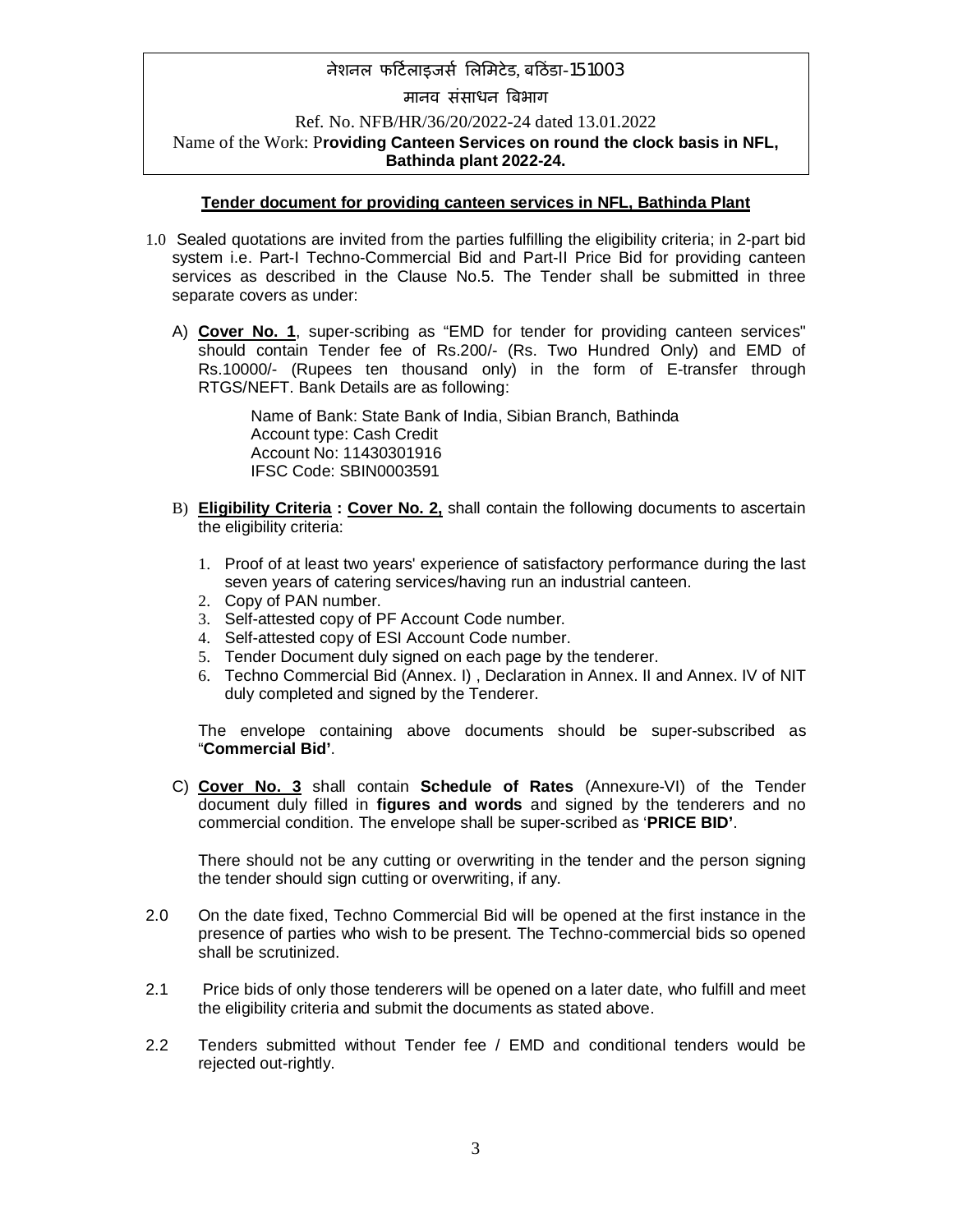### मानव संसाधन बिभाग

### Ref. No. NFB/HR/36/20/2022-24 dated 13.01.2022

### Name of the Work: P**roviding Canteen Services on round the clock basis in NFL, Bathinda plant 2022-24.**

- 2.3 Tenders received late or incomplete are liable to be rejected. NFL will not be responsible for any loss due to late receipt or non-receipt of any tender by post.
- 2.4 NFL reserves the right to accept or reject any or all the tenders without assigning any reason thereof.
- 2.5 Tenders received in unsealed/stapled or open condition or without super-scribed, resulting in opening of tender before due date, the risk and responsibility of losing confidentiality shall rest with the Tenderer.
- 2.6 Validity of tenders will be 120 days from the date of opening of Technical Bids for the acceptance.

### 3.0 **SCOPE OF WORK**

- 3.1 The contractor shall be required to provide canteen services on round the clock basis, serve tea, coffee, snacks, breakfast, lunch dinner etc. at the quoted rates at fixed timings. But in case of planned shutdown of more than 10 days once in a year, the tea, snacks will have to be served at various 7–8 points in the plant on the rates settled in the work order, as per requirement for which no extra payment will be made by NFL to the contractor.
- 3.2 Prospective tenderers may visit the canteen site and make themselves conversant with the site conditions. Additional clarifications/information, if any, regarding the site, may be obtained by personal contact from the office of Manager (HR), National Fertilizers Limited, Bathinda. It would be presumed that the tenders have been submitted by the tenderers with full knowledge and satisfaction of the conditions at site, canteen facilities available and all other matters affecting the execution of Contractual obligations. No claims for extra charges on account of misunderstanding/confusion or otherwise on any account will be allowed later on.
- 3.3 The quoted rate shall be firm throughout the contract period including any extended period and shall not be subjected to any sort of escalation as enacted by either the local bodies/municipal corporation/State or Central Government for either labour or the materials.

### 4.0 **NFL'S RESPONSIBILITY**:

- 4.1 NFL shall provide the Canteen Building with all fittings and fixtures to the Contractor on token license fee of Re.1/- (Rupee one only) per month. Items such as utensils, freezer, hot case, empty LPG cylinders/equipments etc., may be provided to the canteen contractor free of cost.
- 4.2 The water and electricity for lights, fans and canteen (kitchen) equipments, except for use as fuel for cooking, will be provided by NFL to the canteen contractor free of charge.
- 4.3 The cost of minor repairs of canteen equipments such as furniture, SS Plates (Thalies), Tea Urns and any other equipments required for satisfactory performance of the contract shall be borne by NFL.
- 4.4 In case NFL has to incur any expenditure for any default of Contractor or his employees in defending himself or his employee(s) from any suit/litigation or otherwise on any account where NFL is also made a party as Principal Employer,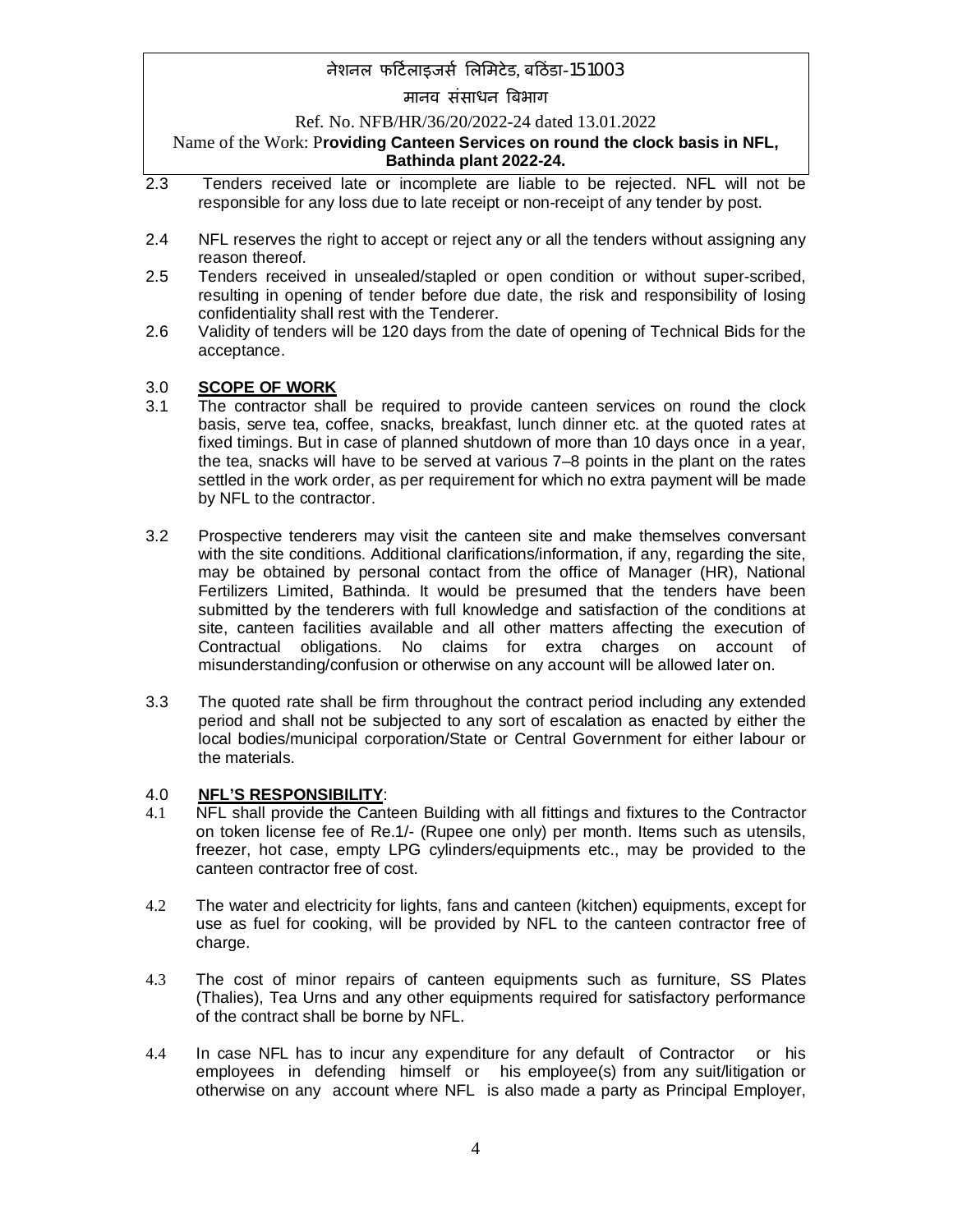## मानव संसाधन बिभाग

### Ref. No. NFB/HR/36/20/2022-24 dated 13.01.2022

### Name of the Work: P**roviding Canteen Services on round the clock basis in NFL, Bathinda plant 2022-24.**

the amount incurred by NFL on account of penalty, fine, legal charges, etc., the same will be recovered from the Security Deposit of the canteen contractor.

- 4.5 In the event of contract being terminated earlier or otherwise on the expiry of the contract period, NFL shall be entitled to restrain the contractor and his employees from entering the premises of NFL.
- 4.6 For any type of default on the part of the contractor in providing Canteen Services as defined under various clauses of this NIT, a penalty of Rs. 200.00 per day shall be imposed for each default.
- 4.7 In case of repeated defaults by contractor and if NFL is satisfied that the quality of canteen items supplied by the contractor or the services rendered by the contractor are unsatisfactory or in the event of contractor committing breach of any terms and conditions laid down in the contract and/or required to be observed and performed by the contractor then in that event, NFL will be at liberty to terminate this contract at any time without assigning any reason, whatsoever, and without notice. In that case NFL shall be entitled to forfeit the amount of Security Deposit.
- 4.8 No subsidy or grant of any type will be given by NFL.

### 5.0 **CONTRACTOR'S RESPONSIBILITY**:

- 5.1 The contractor shall be responsible for the safe custody of all the items handed over to him and also the fittings and fixtures in the canteen building. All the major repairs and replacement of canteen equipments shall be borne by the contractor in the manner as decided by NFL. In case the contractor fails to do so, NFL shall be at liberty to recover the replacement cost from the security deposit.
- 5.2 The prices of all the items shall be as quoted by the contractor in the tender and accepted by NFL Management, the same shall be displayed on the Notice Board in the Canteen by him. In case he wants to introduce any new/additional items of snacks, food, beverages, etc. he will seek prior approval of NFL Management.
- 5.3 The contractor shall use cooking gas in canteen/pantries. The cost of LPG cylinders used and their transportation charges will be borne by him. In case gas supply is interrupted, he shall have to make alternative fuel arrangements for cooking of canteen items.
- 5.4 The quantity and quality of the items, to be served by the contractor shall be as approved by NFL and NFL shall have the authority to lay down the standards/ quality of the various items and also the quality of raw materials, ingredients, spices, etc. to be used in the preparation.
- 5.5 The contractor shall arrange to keep the snacks & sweets in his sales counter under jali cover.
- 5.6 The canteen contractor shall keep and ensure service of water, soft drinks, etc. in warm or cold condition as per seasonal requirement.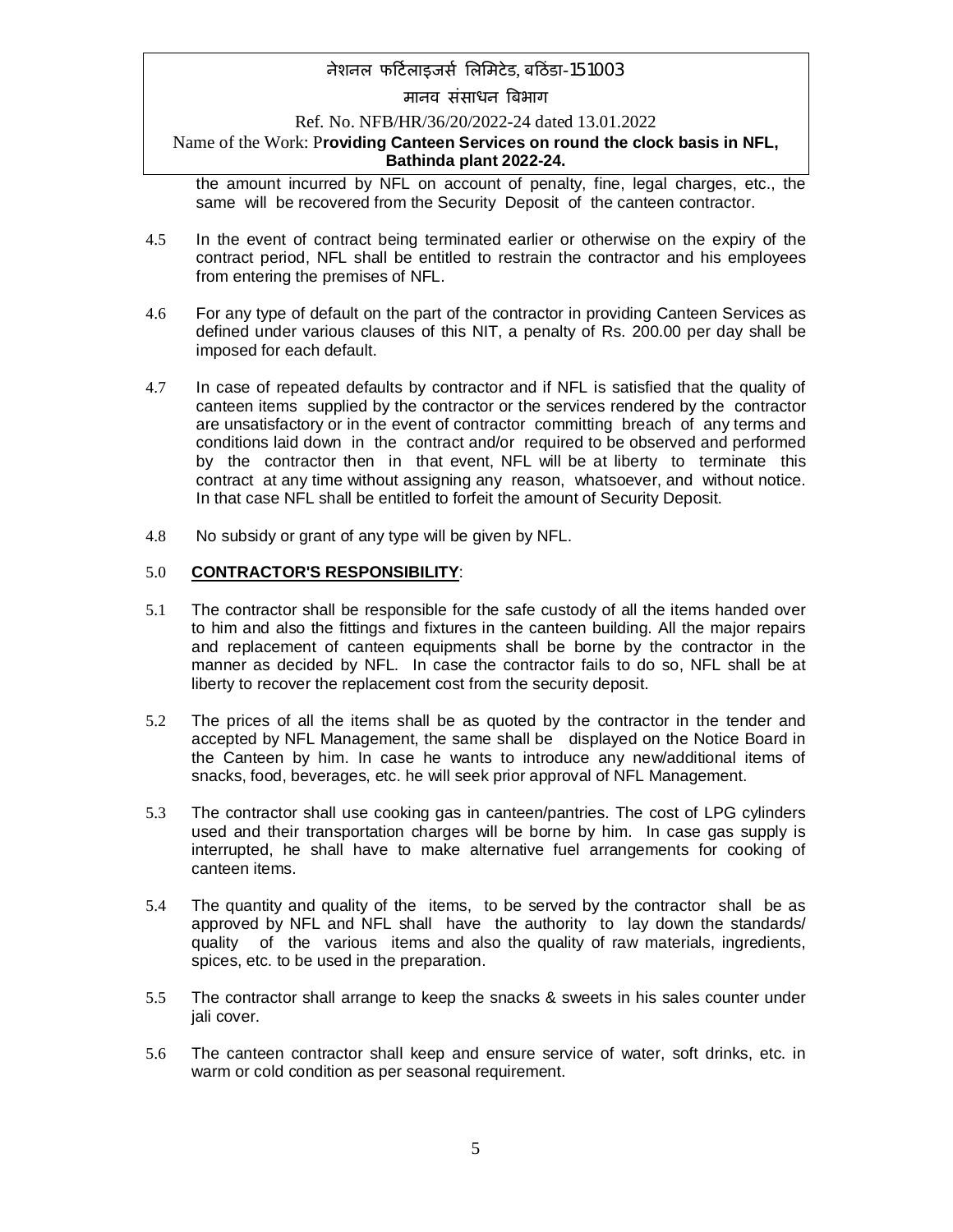### मानव संसाधन बिभाग

Ref. No. NFB/HR/36/20/2022-24 dated 13.01.2022

Name of the Work: P**roviding Canteen Services on round the clock basis in NFL, Bathinda plant 2022-24.**

- 5.7 The contractor shall recruit his own staff for providing all types of canteen services like cooking, serving, washing cleaning and sweeping etc. at his own cost and shall keep the canteen premises in neat, clean and hygienic conditions.
- 5.8 No employee of the canteen contractor shall be allowed to reside or stay in the canteen premises beyond his normal working hours.
- 5.9 If, in the opinion of NFL, any employee or employees of the contractor is/are found to be suffering from any disease or is found to commit any misconduct or to misbehave, NFL at its sole discretion may ask the contractor to remove such employee or employees without questioning the decision of NFL in this respect and NFL will be entitled to restrain such employee(s) from entering the factory and canteen premises.
- 5.10 The canteen contractor shall fill in a prescribed format of his workers affixing passport size photograph accompanied with complete particulars of their local and permanent addresses on prescribed proforma for issue of Gate pass by CISF in respect of each individual, as the same is required for their entry and movement into the factory premises.
- 5.11 The contractor shall ensure that no non-veg. item of food is cooked/prepared inside the canteen, as the canteen is totally vegetarian. He will also ensure that none of his employee smokes or drinks inside the canteen premises as the canteen premises has been declared to be a non-smoking/non-drinking area.
- 5.12 The contractor shall provide his workers two sets of uniform consisting of a pant and a shirt with CANTEEN as monogram affixed on right pocket of the shirt, immediately on commencement of work by him. He will also ensure that his employees come in proper, clean and ironed uniform.
- 5.13 The contractor shall provide head gear/cook`s cap, apron, scarf, towel, kitchen duster etc. to the kitchen staff as per norms prevalent in the catering establishment/industry.
- 5.14 All the employees required to work in the canteen shall be physically and medically fit and shall be free from all communicable, contagious, infectious and other diseases and shall submit themselves to NFL Medical Authorities from time to time for such periodical medical examinations as required under Factories Act and rules framed there under and decided by NFL.
- 5.15 The contractor shall not exhibit or cause to exhibit in the canteen premises any printed or written notices/pamphlets or advertisements of any kind, whatsoever without the prior permission of NFL.
- 5.16 The contractor shall safely keep a Suggestion/Complaint Book at a conspicuous place in the canteen and the same shall be open to inspection by officer in charge as may be authorized by NFL.

#### 6.0 **SECURITY DEPOSIT AND BANK GUARANTEE:**

The contractor will remit security deposit of Rs.25,000/- (Rupees Twenty Five thousand only) in the form of E-transfer through RTGS / NEFT in the Bank Account as mentioned in Clause 1, within ten days of issue of LOI / Work Order whichever is earlier, otherwise interest @ prevailing SBI – 1 year MCLR plus 1% for the complete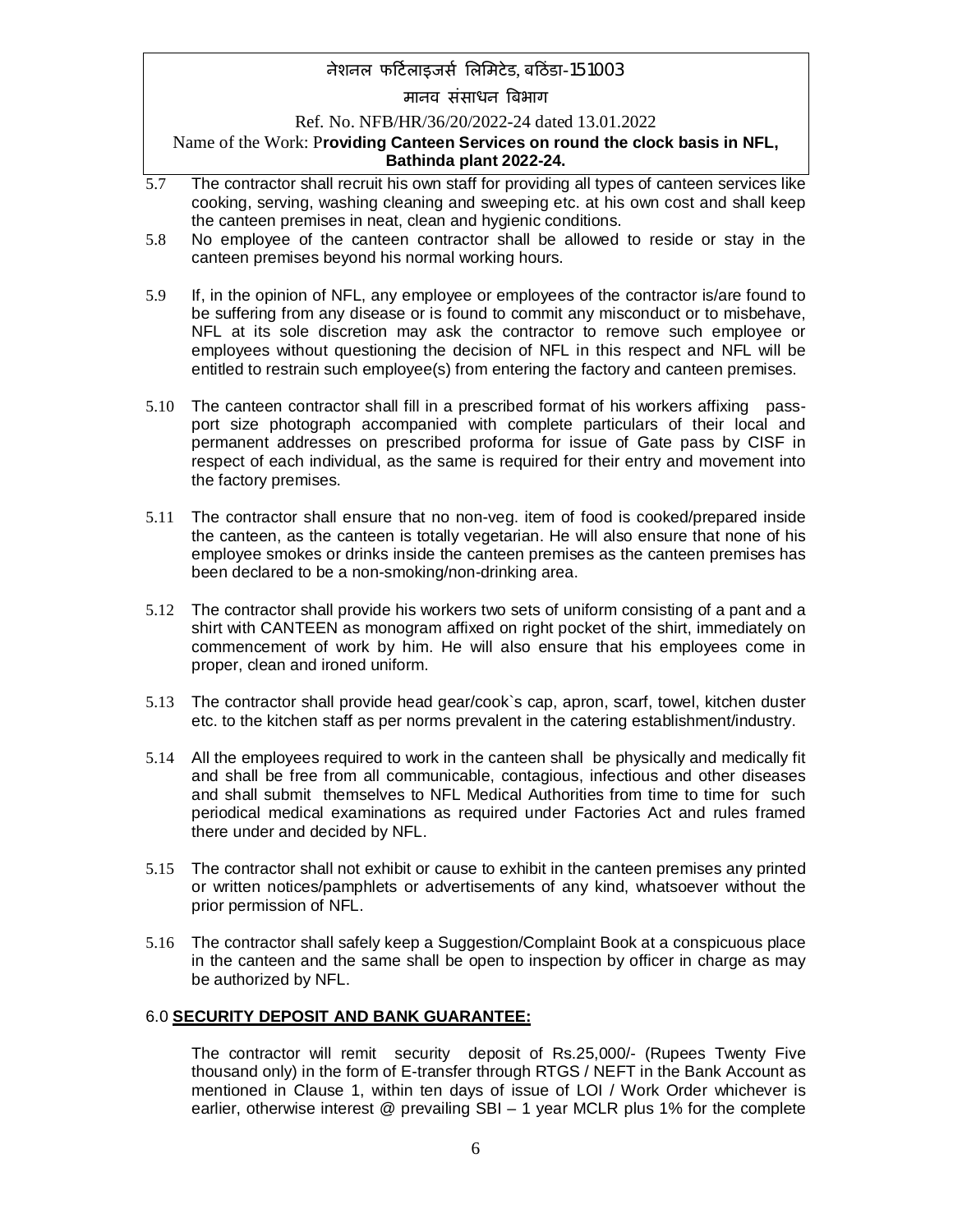### मानव संसाधन बिभाग

### Ref. No. NFB/HR/36/20/2022-24 dated 13.01.2022

### Name of the Work: P**roviding Canteen Services on round the clock basis in NFL, Bathinda plant 2022-24.**

month from the date of issue of LOI/WO will be charged for delay period, which shall remain with NFL as Security Deposit against faithful performance of contract by him, and for effecting any recovery towards damages/loss of any canteen items handed over to him by NFL at the time of expiry of contract. The EMD can also be adjusted towards security deposit. The security deposit will not earn any interest. It would be refundable after obtaining "No objection certification" from executive department and after three months of the successful completion of the contract and extended period, if any.

### OR

The tenderer can furnish a Bank Guarantee from any of the scheduled bank excluding Gramin / Co-operative Bank in the form specified by NFL against Security Deposit / Performance guarantee (as applicable) for the faithful and proper fulfilment of the contract. The Bank Guarantee should be valid for a period of 18 months (contract period plus defect liability period) plus 3 months claims period. The Bank guarantee should be submitted by Bankers directly to NFL in a sealed cover and not through vendor / contractor.

The Vendor/Contractor shall also arrange to send BG advice (including all BG amendments) by their issuing bank through SFMS platform directly to the NFL Banker i.e. ICICI Bank Ltd, K1, Senior Mall, Sector-18, Noida, UP-201301, IFSC Code: ICIC0000031, as per following details:

- i) IFN 760 COV for issuance of bank guarantee.
- ii) IFN 767 COV for amendment of bank guarantee.
- iii) Issuing bank shall mention IFSC Code as ICIC0000031 in field 7035 of IFN 760 COV/IFN 767 COV.
- iv) Issuing bank shall mention NFL beneficiary code as NFLNATIONAL04022015" in field 7037 of IFN 760 COV/IFN 767 COV

### **TIMINGS:**

7.0 The distribution of breakfast, lunch and dinner shall be done at the following timings on all days, which will be on pre-booking basis.

| Breakfast | 07:30 AM | tΩ | 09:30 AM           |
|-----------|----------|----|--------------------|
| Lunch     | 12.30 PM | t٥ | $02:00$ PM         |
| Dinner    | 08.30 PM | t٥ | $10:00 \text{ PM}$ |

However, above timings can be changed at the discretion of management.

#### **8.0 STATUTORY OBLIGATIONS/REQUIREMENTS**:

### **8.01 TAXES AND DUTIES**

The rates to be quoted by the bidder must be inclusive of all duties, taxes but EXCLUDING GST as applicable on the present contract. GST, if applicable for the work under the present contract, shall be reimbursed by NFL, and contractor shall charge the same in their bill.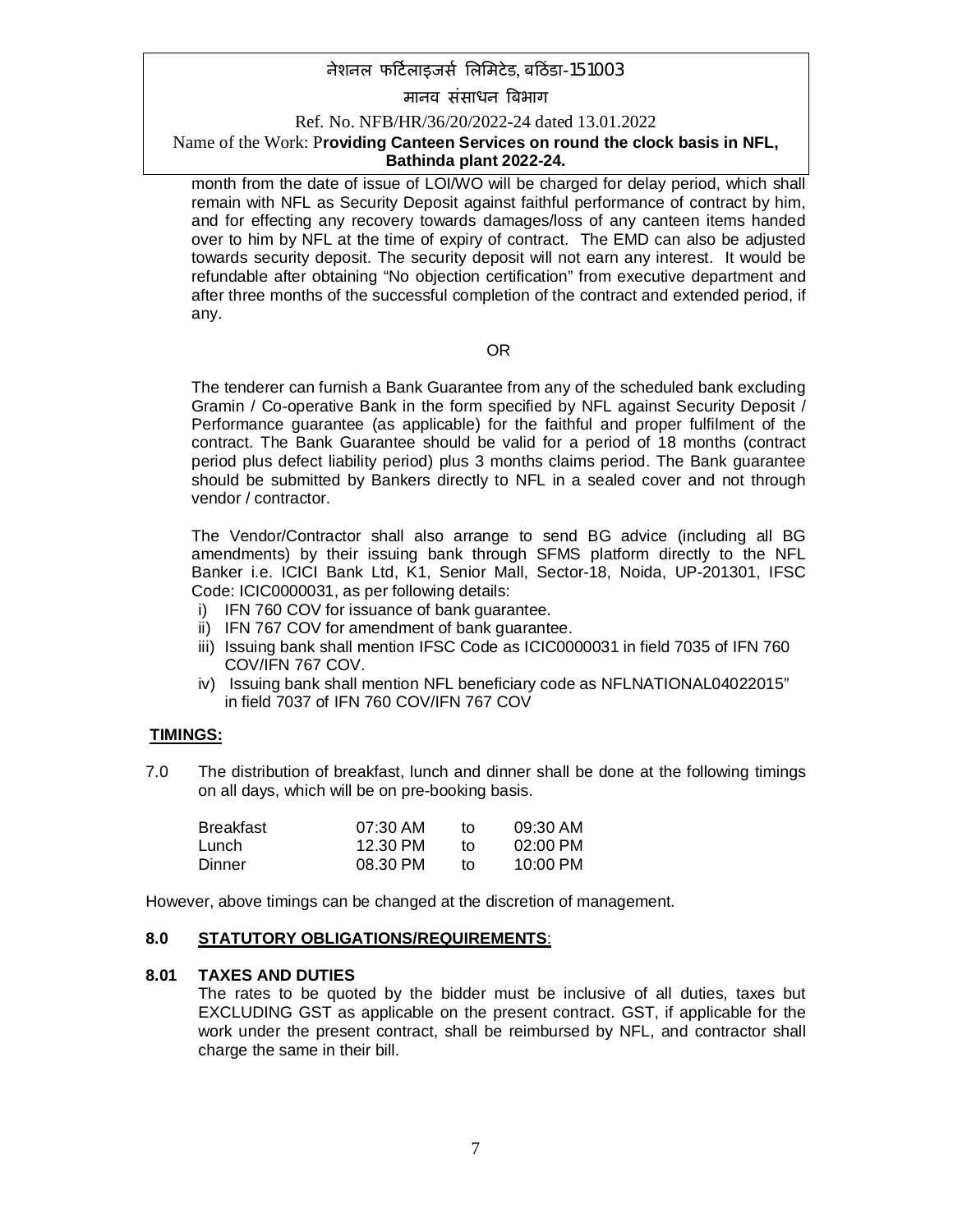### मानव संसाधन बिभाग

#### Ref. No. NFB/HR/36/20/2022-24 dated 13.01.2022

### Name of the Work: P**roviding Canteen Services on round the clock basis in NFL, Bathinda plant 2022-24.**

Any increase in GST rates during the delayed completion period shall be to contractor's account. However any decrease in GST rate during the delayed period shall be passed on to the NFL.

The rates quoted will be firm for the currency of the contract period and will not be subjected to escalation irrespective of any increase whatsoever. The rates quoted for materials, if any, are F.O.R. NFL, Bathinda and are inclusive of all taxes i.e. No GST will be paid as extra on the material.

Liability of NFL shall be restricted to the amount of GST only, and any interest / penalty etc. shall be to the contractor's account.

As per GST Law, normally the liability towards payment of GST lies with the service provider, so NFL is not liable for any non-compliance of the GST Law by the tenderer. However, in case the liability towards payment of GST, on services notified under the GST Law, lies with service receiver under Reverse Charge Mechanism (RCM), the Company (NFL) shall comply with the same as the service receiver.

Party shall issue the taxable invoice in the manner prescribed under the GST Act within 30 days from the date of successful completion of job/contract in case of full & final payment against 1st & final bill and within 30 days of billing period in case of annual rate contracts having provision for monthly R/A bills. In case of any difference between the taxable/assessable value and / or tax charged in the tax invoice is found, the contractor shall issue credit/debit note as the case may be in the manner specified in the Act, failing which NFL may withhold the payment till the rectification of such difference. Up loading of taxable invoice and credit/debit note shall be done by the contractor strictly within the period prescribed in GST Act so as to avail ITC by NFL.

GST, as applicable for the work under the contract shall be reimbursed by NFL after GST Invoice is uploaded and submitted on GST portal through GSTR-1.

In the event input tax credit of the GST charged by the contractor is denied by the tax authorities to NFL, then NFL shall be entitled to recover such amount from the contractor by way of adjustment from the next invoice/Security Deposit. In addition, to the amount of GST, NFL shall also be entitled to recover interest and penalty, in case it is imposed by the tax authorities on NFL

#### **8.02 SUBMISSION OF MONTHLY/FINAL BILLS:**

The contractor shall submit the running monthly bills within 1st week of the following month to the executing department for verification and recommendations. After the completion of the entire job including clearance of the site to the entire satisfaction of the Engineer-in-charge, final bill shall be submitted for verifications by Engineer-in charge. In case the contractor fails to submit the bill by the last day of the following month, a penalty @ 1% of the billed amount or Rs.5,000/- (whichever is lower) plus GST as applicable thereon, for every month of delay or part thereof subject to minimum of Rs.1000.00 + GST shall be recovered from the bill.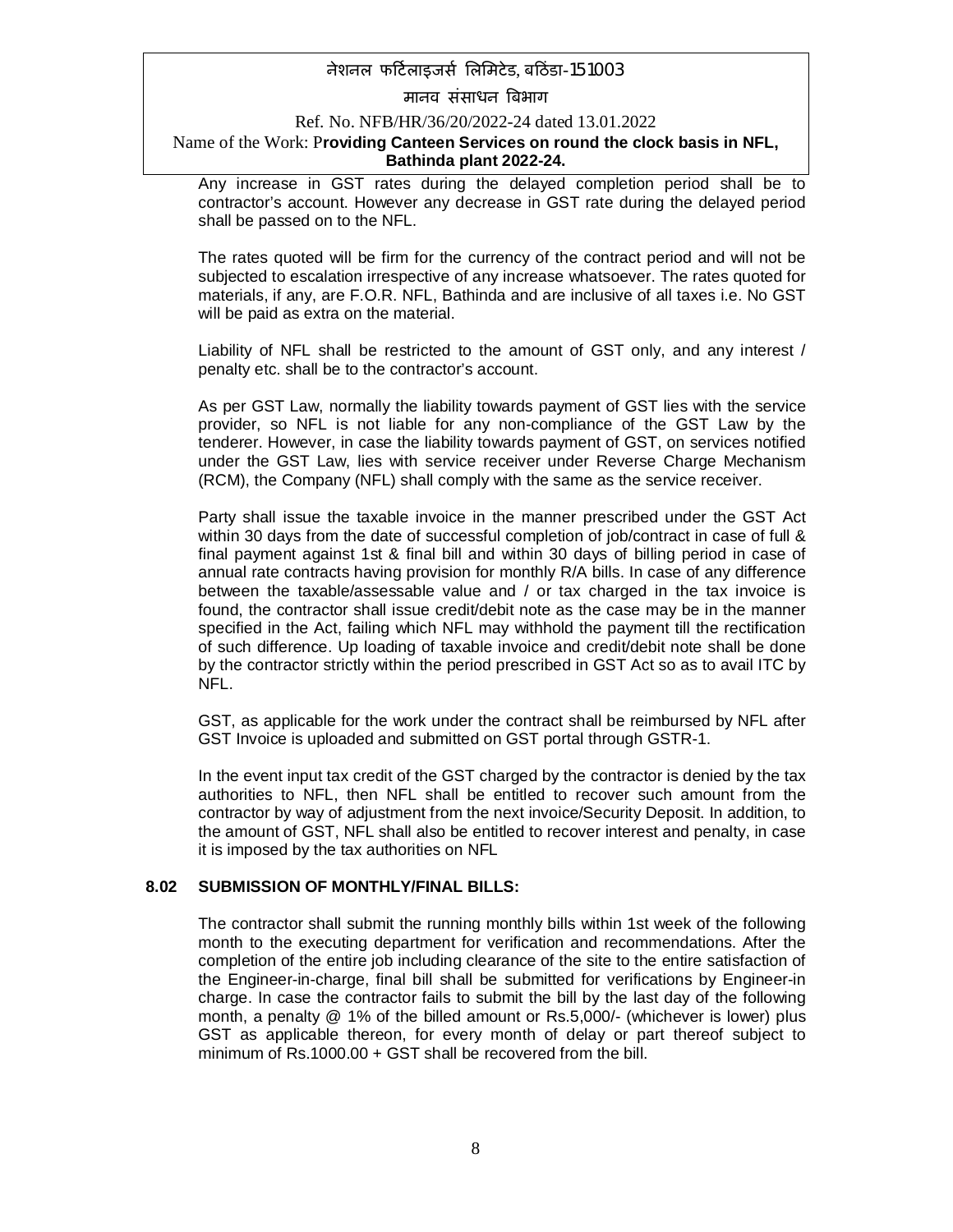### मानव संसाधन बिभाग

### Ref. No. NFB/HR/36/20/2022-24 dated 13.01.2022

#### Name of the Work: P**roviding Canteen Services on round the clock basis in NFL, Bathinda plant 2022-24.**

#### **8.03 TERMS OF PAYMENT:**

Contractor shall submit bill in triplicate to the Department along with measurement sheet duly verified by area in-charge. The area in-charge will forward the bill after verification to F&A Department for payment through HOD.

Payment of monthly running account bill shall be made after making necessary recoveries as per contract within 30days after receipt of bill by NFL, complete in all respects.

Payment of final bill shall be released within 60 days after receipt of bill by NFL, complete in all respects.

NFL shall deduct TDS-Income Tax as per Income Tax Act, TDS/TCS–GST wherever applicable as per GST law, Commercial Tax, Cess including BOCW Cess at source from all payments due and to be made to the Contractor under this contract in accordance with provisions of relevant Act and Rules framed there under including any amendment and modifications thereof as applicable from time to time.

Payment of security deposit deposited/deducted from the bills shall be released after completion of job and expiry of defect liability/performance period.

The contractor has to receive payment through Electronic Funds Transfer (EFT)/RTGS Process. For this option, they may submit their bank particulars i.e. Customers Name, Name of the Bank, Bank Account No.(All digits in case of CBS branches),Place of branch, Branch Code(IFSC CODE-II digits) to enable NFL to release payment accordingly. All bank charges will be to their account.

- 8.4 In case any item being sold/displayed or kept in canteen is found to be adulterated or in contravention to the provisions of Prevention of Food Adulteration Act, Essential Commodities Act, it shall be the responsibility of the contractor and NFL will not be responsible for any such violation.
- 8.5 The contractor shall ensure safe and clean working conditions and also regular cleanliness/washing of the canteen area/ premises in use by contractor as well as dining halls and tables, chairs provided in the dining halls would be the contractor's responsibility.
- 8.6 NFL is a Chemical Hazardous Factory, as such persons deployed by the CONTRACTOR against the contract should be physically & medically fit and within the age group of 18 to 60 years. The CONTRACTOR shall submit medical fitness report issued from certified Medical Practitioner in this regard with respect to each person deployed by the CONTRACTOR at NFL.
- 8.7 The contractor will engage his own labour for execution of the contract job and the contract labour, so engaged, shall be employees of the contractor for all purposes whatsoever and shall have no relation or concern with NFL in any way. The contractor will issue appointment letters to his employees engaged for execution of contract job specifying period of their engagement in consonance with the contract period.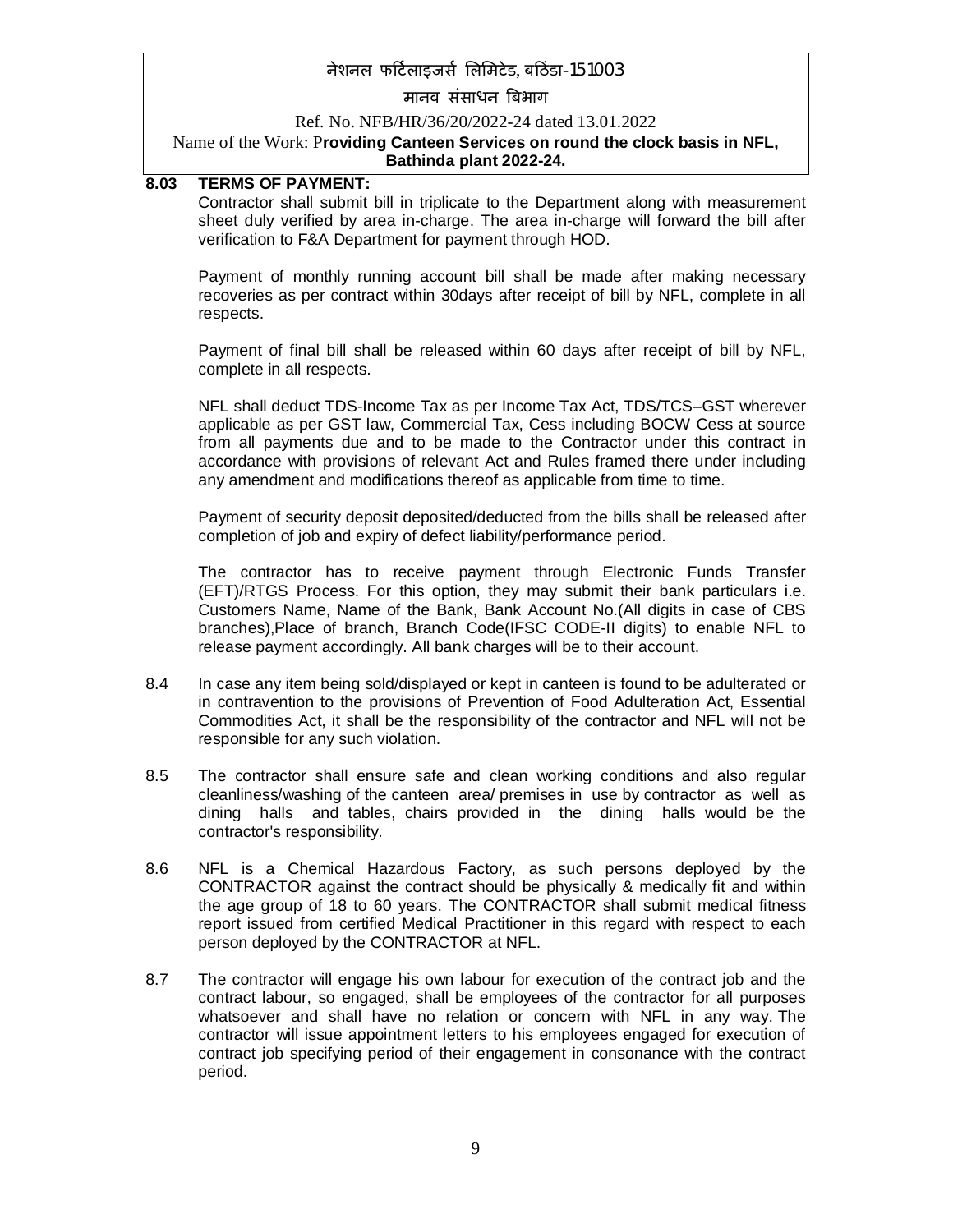मानव संसाधन बिभाग

#### Ref. No. NFB/HR/36/20/2022-24 dated 13.01.2022

### Name of the Work: P**roviding Canteen Services on round the clock basis in NFL, Bathinda plant 2022-24.**

The contractor shall not make any commitment, in any manner, of whatever nature to the contract labour engaged by him for execution of the contract job regarding continuance of their engagement at NFL site or involving present or future financial implications.

- 8.8 The CONTRACTOR shall be required to pay minimum wages as fixed and revised by the Appropriate Govt. i.e. Central Govt./State Govt. from time to time under the "Minimum Wages Act; 1948".
- 8.9 The Contractor shall pay wages, within the stipulated period, to the persons employed by him under the Contract, wages at rates not less than the stipulated minimum wages in accordance with the notification issued by Appropriate Government from time to time with respect to the work performed/ rendered, without any distinction of caste/ creed/ religion/ gender and also ensure to deduct and deposit the applicable contributions - employee as well as employer w.r.t EPF, ESI, and other applicable contributions with the concerned Authorities/ department within the due date. Clearance / settlement of RA bills/ payments of the contractor will be subject to submission of documentary evidence w.r.t. the statutory compliances to the satisfaction of the NFL.
- 8.10 The contractor shall pay all the wages only by cheque or by crediting the wages in his/her bank account through NEFT/RTGS.
- 8.11 In case the contractor fails to make payment of wages within the prescribed period or makes short payment, then in terms of Section 21 (4) of CLRA Act, NFL shall make payment of wages in full or the unpaid balance due, as the case may be, to the contract labour employed by the contractor and recover the amount so paid from the contractor either by deduction from any amount payable to the contractor under any contract or as a debt payable by the contractor. Besides, 10% of the amount so paid by NFL shall be deducted / recovered towards departmental charges from the bills/amount payable to Contractors.
- 8.12 The provision of EPF & MP Act, 1952 and Rules scheme there under shall be applicable to the CONTRACTOR and the employees engaged by him for the WORK. The CONTRACTOR shall furnish the PF code allotment Letter issued by the RPFC Authority, before commencing the WORK. The CONTRACTOR having PF code other than Bathinda should obtain PF sub code at Bathinda for the purpose of compliance in respect of deposit of Employer and Employee contributions of workers engaged by the CONTRACTOR for execution of their contract work in NFL, Bathinda.
- 8.13 The CONTRACTOR shall enforce the provisions of ESI Act and Scheme framed there under with regard to all his employees involved in the performance of the CONTRACT and shall deduct employee's contribution from the wages of each of the employees and shall deposit the same together with employer's contribution of such total wages payable to the employees in the appropriate account.
- 8.14 The successful bidder shall obtain Labour License, wherever applicable, from the appropriate Licensing Authorities i.e. Central/State Government under the Contract Labour (R&A) Act, 1970 & Contract Labour (R&A) Central Rules, 1971 and submit a copy of the same to NFL, Bathinda before start of execution of contract work. The bidder should submit an undertaking in the following format :-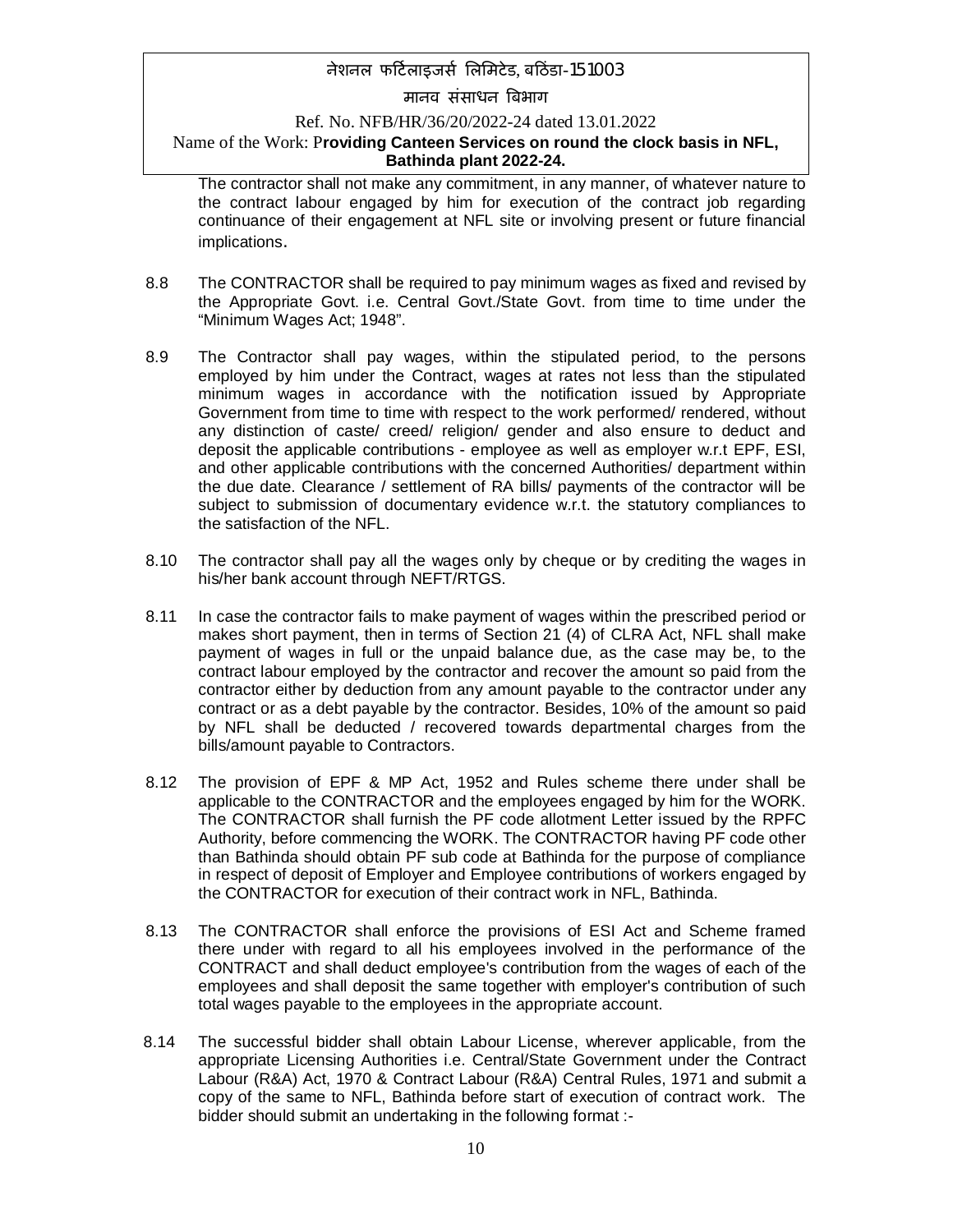मानव संसाधन बिभाग

Ref. No. NFB/HR/36/20/2022-24 dated 13.01.2022

### Name of the Work: P**roviding Canteen Services on round the clock basis in NFL, Bathinda plant 2022-24.**

As per provisions made under the Contract Labour (R&A) Act, 1970 & Contract Labour (R&A) Central Rules, 1971, we would obtain Labour License for the subject <sub>\_</sub>\_\_\_\_ (name of work)" from the appropriate Licensing Authorities i.e. Central/State Government, as applicable from time to time, and submit a copy of the same to NFL, Bathinda before start of execution of contract work.

- 8.16 In addition to above, the Contractor is required **to discharge all other statutory obligations and maintain registers and records under the various Labour Laws** enacted and amended by the Appropriate Government from time to time including Contract Labour (R&A) Act, 1970 & central rules enacted there under, Payment of Wages Act, 1936, Minimum Wages Act, 1948, Factories Act, 1948, Employees Provident Fund (Misc. Provisions) Act 1952, Industrial Disputes Act, 1947, Employees State Insurance Act, 1948, The Workman's Compensation Act, 1923(in the absence of coverage of employees under Employees State Insurance Act, 1948), Punjab Labour Welfare Fund Act, 1965 or any modifications thereof or any other law relating thereto and rules made there under from time to time. (The above Acts are only illustrative and not exhaustive.)
- 8.17 The contractor shall comply with all Central, State laws and rules relating to the contract. The contractor shall, to the extent he is liable, comply with & give all notices required under any Government Authority, instrument, rule or order made under any Act of Parliament, State laws or any regulations or bye-laws of any local authority relating to the contract. The Contractor shall, to the extent that he is liable to pay and indemnify NFL against any liability in respect of any fee/ charges/ fines/ penalty payable under any Act of Parliament, State Laws or any Govt. instrument, rule or order or enactment, any regulations, bye-laws of any local authority in respect of the contract awarded.
- 8.18 Contractor shall also indemnify NFL for any loss, damage suffered by NFL due to any default or action or inaction or commission or omission or failure on the part of contactor/ his workers or any person of the contractor's Company.
- 8.19 Wherever, Civil Work is carried out by the CONTRACTOR /Sub CONTRACTOR, the CONTRACTOR /Sub CONTRACTOR is required to register themselves, maintain registers and records and to discharge all other statutory obligations as per provisions under the Building and other Construction Workers (Regulation of Employment and Conditions of Service) Act, 1996 & the Building and other Construction Workers Welfare Cess Act, 1996 and the Rules enacted there under by the appropriate government i.e. Central /State from time to time.

### **9.0 GENERAL TERMS & CONDITIONS**

- 9.1 The contractor shall not assign/sub-contract the canteen or any part thereof or allows any person to be interested therein, to work in any manner, without prior written approval of NFL.
- 9.2 The Canteen services shall be supervised by the Contractor either by himself or by his Supervisor.
- 9.3 The canteen premises will be in possession of the NFL and the contractor will only be permitted to enter and stay in the premises to run the canteen. If at any time, the contract is terminated or the contract comes to an end or if NFL decides that the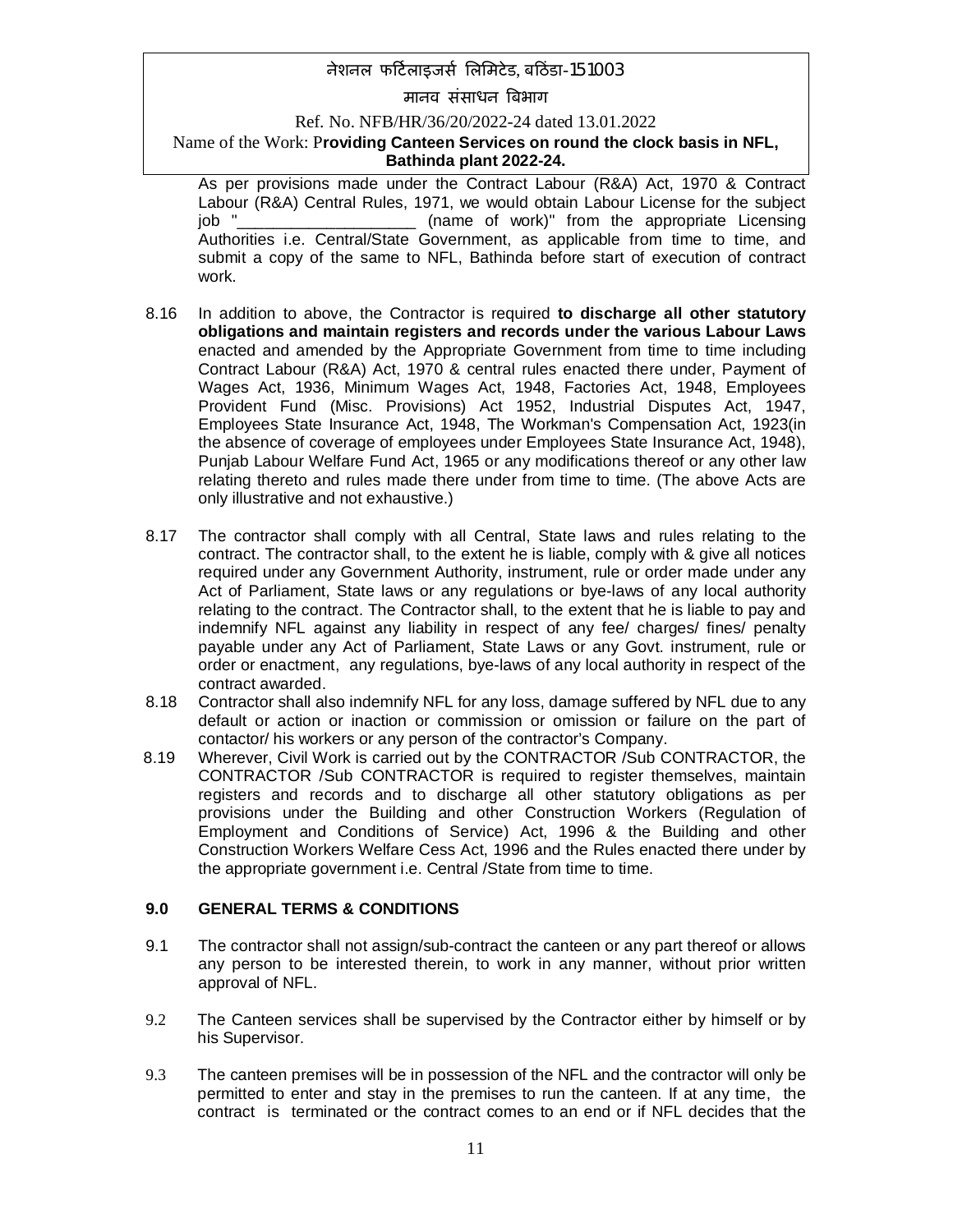# मानव संसाधन बिभाग

### Ref. No. NFB/HR/36/20/2022-24 dated 13.01.2022

### Name of the Work: P**roviding Canteen Services on round the clock basis in NFL, Bathinda plant 2022-24.**

contractor should not be allowed to run the canteen, in that event, NFL will be entitled to restrain the contractor and its employees from entering the factory premises as well as the canteen premises. That the contractor will only be permitted to use NFL canteen building for running of canteen and he will have no right or interest in the canteen premises because of the permission granted to the contractor to supply articles as per the terms of the contract.

- 9.4 The contractor shall use the canteen premises for the purpose of execution of this contract only and he shall not make or permit anyone to make any structural additions or alterations to the same without the prior written approval of NFL.
- 9.5 The contractor shall allow the authorized representatives of NFL to enter the canteen premises in order to inspect and execute any structural additions or repairs to the building, electricity, water and sanitary fittings from time to time and according to their approved plan.
- 9.6 The representatives of NFL will be authorized to inspect the kitchen or the place where, snacks, tea/coffee etc., are prepared and will also be entitled to have inspection of the raw materials to be used for the aforesaid purpose. In the event of rejection of any raw materials by NFL representative(s) the contractor will not supply the prepared food of such rejected raw materials.
- 9.7 NFL shall appoint a Canteen Management Committee which will provide consultation from time to time in respect of such matters as may be specified in this regard and the contractor shall be liable to implement the decisions taken in the Canteen Management Committee meetings.
- 9.8 The canteen contract will be awarded for a period of two years. However, NFL Management reserves its right to extend the contract in case of exigencies, on the same rates terms and conditions for a period upto 3 months and thereafter subject to the mutual consent between NFL and the canteen contractor.

### 10.0 **CONCILIATION & ARBITRATION:**

#### FOR INDIAN PARTIES

"Any dispute or difference whatsoever arising between the parties out of or relating to the construction, meaning, scope, operation or effect of this contract or the validity or breach thereof shall be resolved amicably through negotiations by the parties. A "Notice of Dispute" shall be given by the party seeking resolution of a dispute to the other party. If the dispute is not resolved within Thirty (30) days from the notice, the dispute shall be referred to arbitration as per the procedure mentioned herein below:

A written notice shall be given by the contractor invoking arbitration to National Fertilizers Limited through Designated Authority (CMD / Functional Directors/ Unit Head).

Where the claim including determination of interest, if any, being claimed upto the date of commencement of arbitration does not exceed Rs. Five crore, the reference shall be made to a sole arbitrator. The parties shall mutually agree on the name of sole arbitrator. In case of disagreement upon the name of the sole arbitrator, the appointment of Sole Arbitrator shall be done in accordance with the provisions of Arbitration & Conciliation Act, 1996.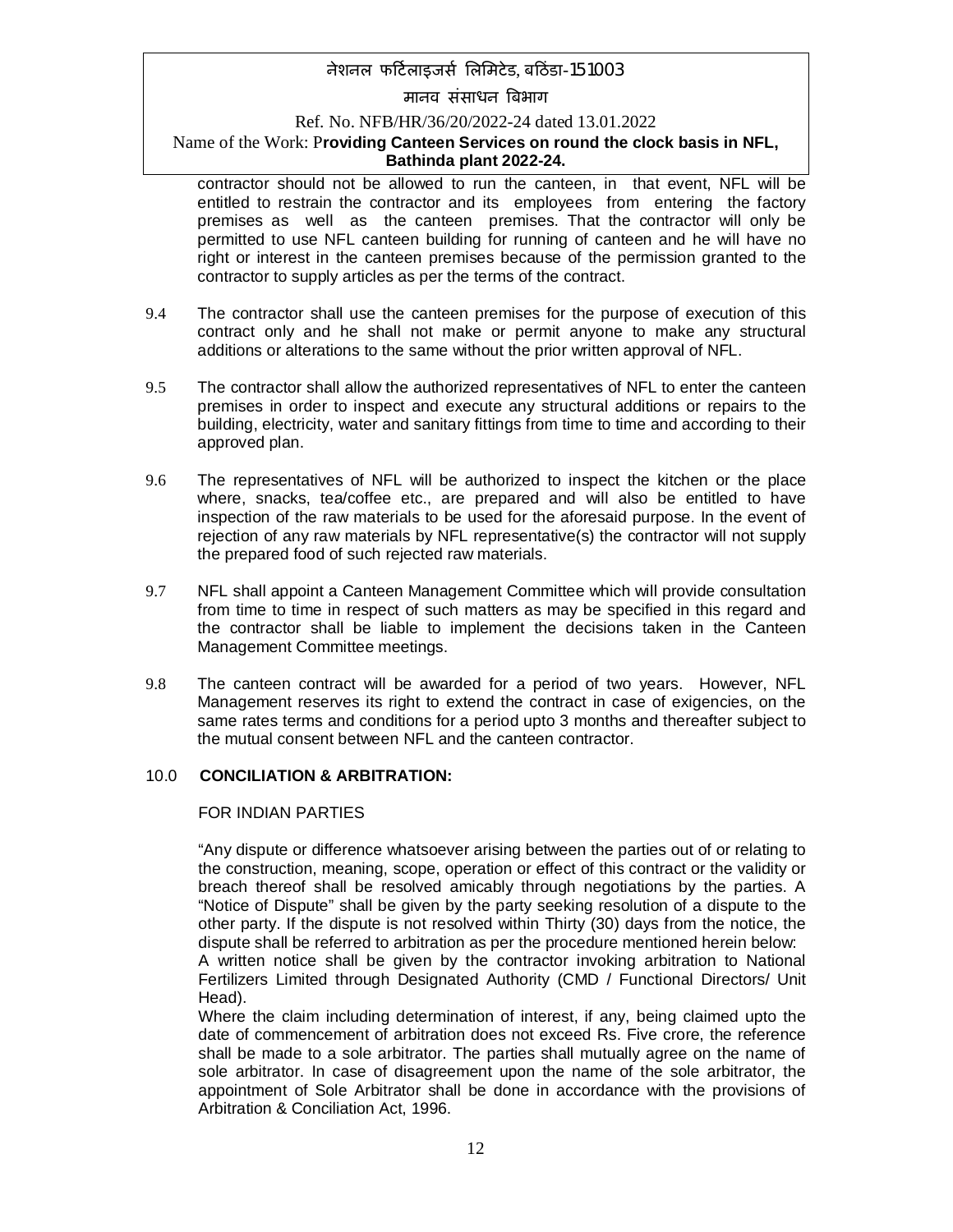Where the claim including determination of interest, if any, being claimed upto the date of commencement of arbitration exceed Rs. Five crore, the reference shall be made to arbitral tribunal consisting of three arbitrators. Each party shall nominate one arbitrator each within 30 days from the date of receipt of notice of invocation of arbitration and two nominated arbitrators shall appoint the presiding arbitrator within 30 days thereafter. If a party to the dispute refuses or neglects to nominate an arbitrator on its behalf within the period specified, or the two arbitrators fails to nominate Presiding arbitrator, appointment of Arbitrator(s) shall be done in accordance with the provisions of Arbitration & Conciliation Act, 1996.

The Arbitration proceedings shall be governed by the Arbitration & Conciliation Act, 1996 and any further statutory modification or re-enactment thereof and the rules made thereunder.

It is agreed by and between the parties that in case a reference is made to the Arbitrator for the purpose of resolving the disputes/ differences arising out of the contract by and between the parties hereto, the Arbitrator shall not award interest on the awarded amount more than the rate of SBI PLR

/ Base Rate applicable to NFL on date of award of contract.

#### **"The Seat and venue of Arbitration shall be at Bathinda".**

The cost of the proceedings shall be equally borne by the parties, unless otherwise directed by the arbitral tribunal. The decision of the arbitral tribunal shall be final and binding on all parties.

#### **Arbitration for Foreign Vendors /Parties:**

Any dispute arising out of or in connection with this contract, including any question regarding its existence, validity or termination, shall be referred to and finally resolved by Arbitration administered by the Singapore International Arbitration Centre ("SIAC") in accordance with the Arbitration rules of Singapore International Arbitration Centre ("SIAC Rules") for the time being in force, which rules are deemed to be incorporated by reference in this clause.

#### **"The Seat and venue of Arbitration shall be at New Delhi, India".**

The language of the Arbitration shall be English.

This contract/LOI/NIT shall be governed by and construed in accordance with the Laws of India.

#### **Arbitration for CPSEs and Government Department:**

"In the event of any dispute or difference relating to the interpretation and application of the provisions of commercial contract(s) between Central Public Sector Enterprises (CPSEs) / Port Trusts inter se and also between CPSEs and Government Departments / Organizations (other than those related to taxation), such disputes or differences shall be taken by either party for resolution through AMRCD as mentioned in DPE OM No. 4(1)/2013-DPE(GM)/FTS-1835 dated 22-05-2018."

#### **11.0 CONTRACTOR TO EXECUTE AGREEMENT**

The contractor's responsibility under this contract will commence from date of issue of the Letter of Intent. The Tender Documents, other documents exchanged between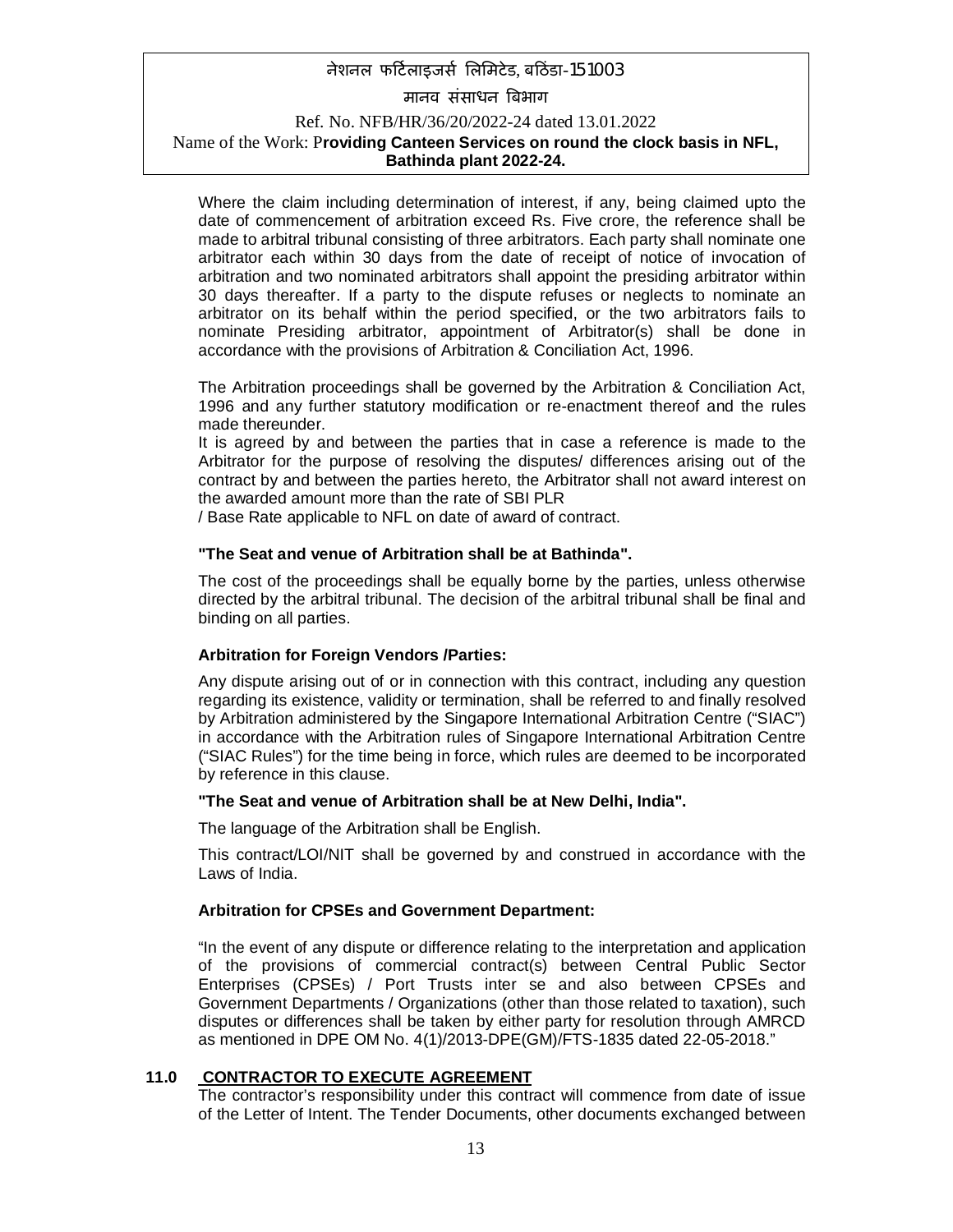मानव संसाधन बिभाग

Ref. No. NFB/HR/36/20/2022-24 dated 13.01.2022

### Name of the Work: P**roviding Canteen Services on round the clock basis in NFL, Bathinda plant 2022-24.**

the Tenderer and NFL, the letter of acceptance and work order shall constitute to the contract. The successful Tenderer shall be required to execute an agreement on a non-judicial stamp paper of appropriate value, i.e. Rs.100.00, with NFL within 10 days (Ten days) of receipt of the Letter of Intent by him. The agreement to be executed will be in Agreement Form specified by NFL. The cost of the Stamp Papers will be borne by the contractor.

Contract agreement shall be duly signed on the date of signing / execution, by both the parties.

### **12.0 JURISDICTION:**

Notwithstanding any other Court or Courts having jurisdiction to decide the question(s) forming subject matter of a suit, any and all actions and proceedings arising out of or relating to the contract (including any arbitration in terms thereof) shall lie only in the court of a competent civil jurisdiction in this behalf at Bathinda (Where this contract has been signed on behalf of owner) and only the said Court (s) shall have jurisdiction to entertain and try such action(s) and or proceedings(s) to the exclusion of all other courts.

- 13.0 The contractor shall honour canteen coupons if issued to the employees, which are usable at Canteen, Cooperative Store or any other shop specified by the Management.
- 14.0 The quantities mentioned in Annexure-III (Part-A & B) are merely estimated one and actual sale/consumption may depend upon demand from the employees and may vary to any extent. NFL, however, does not ensure/guarantee for sale of snacks, eatables, lunch, dinner or any other item.
- 15.0 Undertaking regarding registration under GST Act may be given by the bidder as per Annexure-IV.
- 16.0 If a tenderer resorts to any frivolous, malicious or baseless complaints / allegations with intent to hamper or delay the tendering process or resorts to canvassing / rigging / influencing the tendering process, NFL reserves the right to debar such tenderer from participation in the present / future tenders upto a period of 2 years.

### **17.0 EVALUATION CRITERIA:**

The tenders submitted by the prospective tenderers would be evaluated on the basis of rates quoted in Part-A of Annexure-III "on over all basis" for example:

### **Estimated quantities \* rates quoted by tenderer in Part A of Annexure III**

**Dy. General Manager (HR)**

Encl. Annexure- I, II, III, IV, v & VI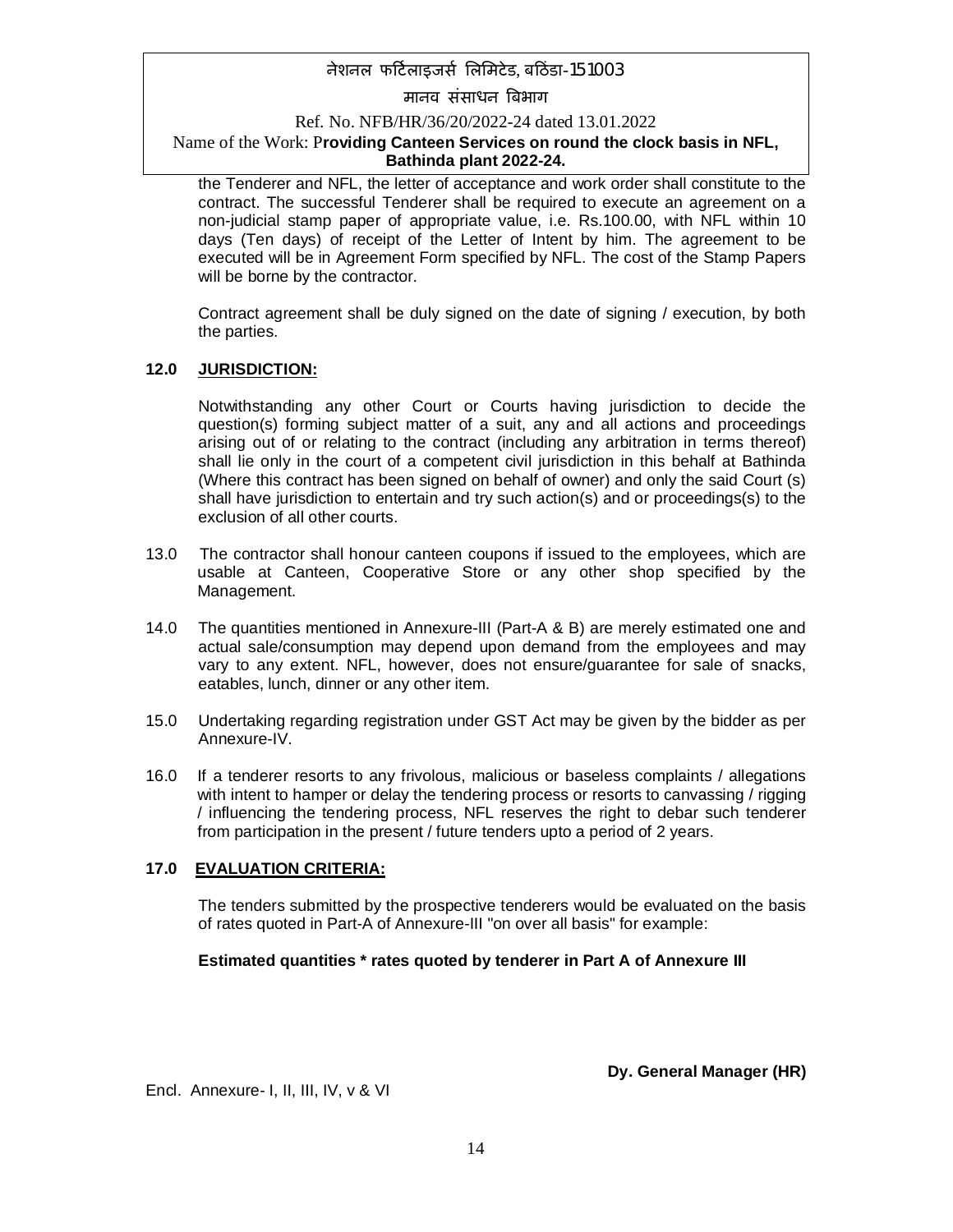### **ANNEXURE-I**

## **TECHNO COMMERCIAL BID**

Details of documents and experience in running Industrial canteen for two years during the last seven years:

| SI.          | <b>Description</b>                                                                                                                                    |                                        |
|--------------|-------------------------------------------------------------------------------------------------------------------------------------------------------|----------------------------------------|
| No.          |                                                                                                                                                       |                                        |
| $\mathbf{1}$ | Proof of at least two years' experience of<br>satisfactory performance during last seven<br>years of catering services/ running<br>Industrial canteen |                                        |
| 2            | Proof of PAN No.                                                                                                                                      |                                        |
| 3            | PF No. alongwith the Proof thereof.                                                                                                                   |                                        |
| 4            | ESI No. alongwith the Proof thereof.                                                                                                                  |                                        |
| 5            | Whether Tender Documents submitted duly<br>signed on each page                                                                                        |                                        |
| 6            | Whether any relation is working in NFL, if<br>yes, give details.                                                                                      |                                        |
| 7            | Whether Declaration attached<br>as<br>per<br>Annex II.                                                                                                |                                        |
| 8            | Details of Tender Fee & EMD Submitted                                                                                                                 | Transaction No.<br>Date:<br>Amount Rs. |
| 9            | Undertaking regarding Labour Licence as<br>per para 8.14                                                                                              |                                        |

Dated:

## Signature of the Co./Firm (Seal)

ADDRESS: \_\_\_\_\_\_\_\_\_\_\_\_\_\_\_\_\_\_\_\_\_\_\_\_\_\_\_\_\_\_\_\_\_

\_\_\_\_\_\_\_\_\_\_\_\_\_\_\_\_\_\_\_\_\_\_\_\_\_\_\_\_\_\_\_\_\_

Mobile No.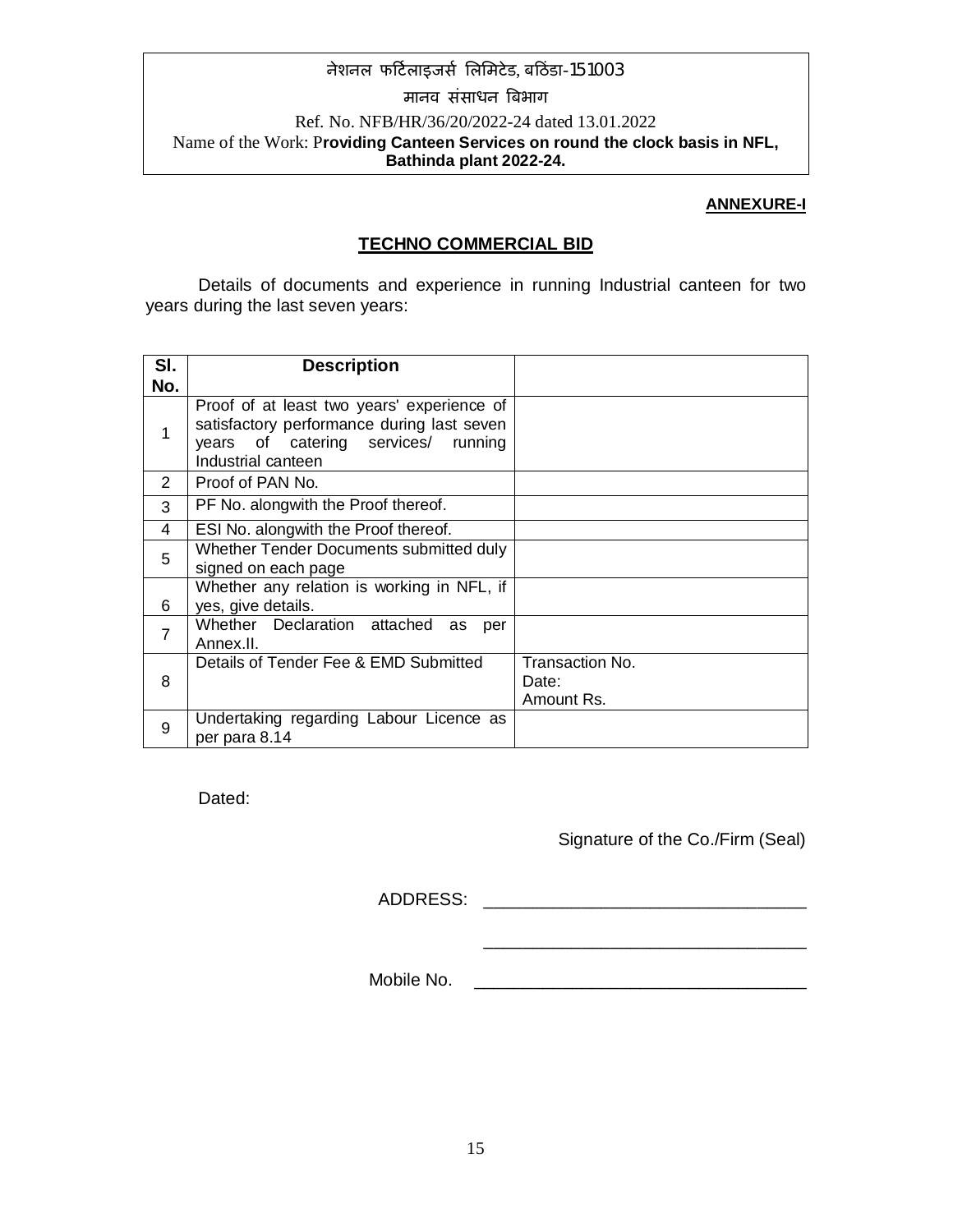### मानव संसाधन बिभाग

### Ref. No. NFB/HR/36/20/2022-24 dated 13.01.2022 Name of the Work: P**roviding Canteen Services on round the clock basis in NFL, Bathinda plant 2022-24.**

## **ANNEXURE II**

### **(To be kept in Envelope No. II)** (An Affidavit in **original** on Non-judicial Stamp Paper of Rs.100.00 duly attested by Notary)

### **AFFIDAVIT**

|                          |  |  |            |        | With reference to NIT No. NFB/HR/GH/2021 Dated 13.07.2021 of National Fertilizers Ltd., |  |            |
|--------------------------|--|--|------------|--------|-----------------------------------------------------------------------------------------|--|------------|
| Bathinda for the work of |  |  |            |        |                                                                                         |  |            |
|                          |  |  | $S/\alpha$ | Sh.    |                                                                                         |  | $R/\alpha$ |
|                          |  |  | do         | hereby | solemnly affirm and declare as                                                          |  |            |
|                          |  |  |            |        | (Proprietor / Partner / Authorized signatory of the firm) on                            |  |            |
| behalf of M/s            |  |  |            |        | as under :-                                                                             |  |            |

- i) That my / our firm / sister concern etc. has not been black listed or put on holiday by any Institutional Agency / Government Department / Public Sector Undertaking for participating in the Tender, in last 2 years.
- ii) No other Firm / Sister Concerns / Associates belonging to the same group are participating / submitting the Tender for this job.

| iii) That the deponent is holding documents like PAN No.      |         |  |  |                                |  |                       |
|---------------------------------------------------------------|---------|--|--|--------------------------------|--|-----------------------|
| Goods & Service Tax Registration No.                          |         |  |  |                                |  | <b>Provident Fund</b> |
| A/c No.                                                       | ESI No. |  |  |                                |  | and                   |
| Bank A/c No.                                                  |         |  |  | etc. in the name of firm (Sole |  |                       |
| proprietorship or Partnership or company, as the case may be) |         |  |  |                                |  |                       |

iv) That my information furnished by me / us in respect of the above tender is true and correct and nothing has been concealed. In case any of the information is found to be false and /or incorrect at any stage, NFL shall be at libertyto take the necessary action as deemed fit.

DEPONENT

Dated:

### VERIFICATION

It is certified that the above contents / facts are correct and true to the best of my knowledge and belief and nothing has been concealed therein.

DEPONENT

| Place |  |
|-------|--|
| Date: |  |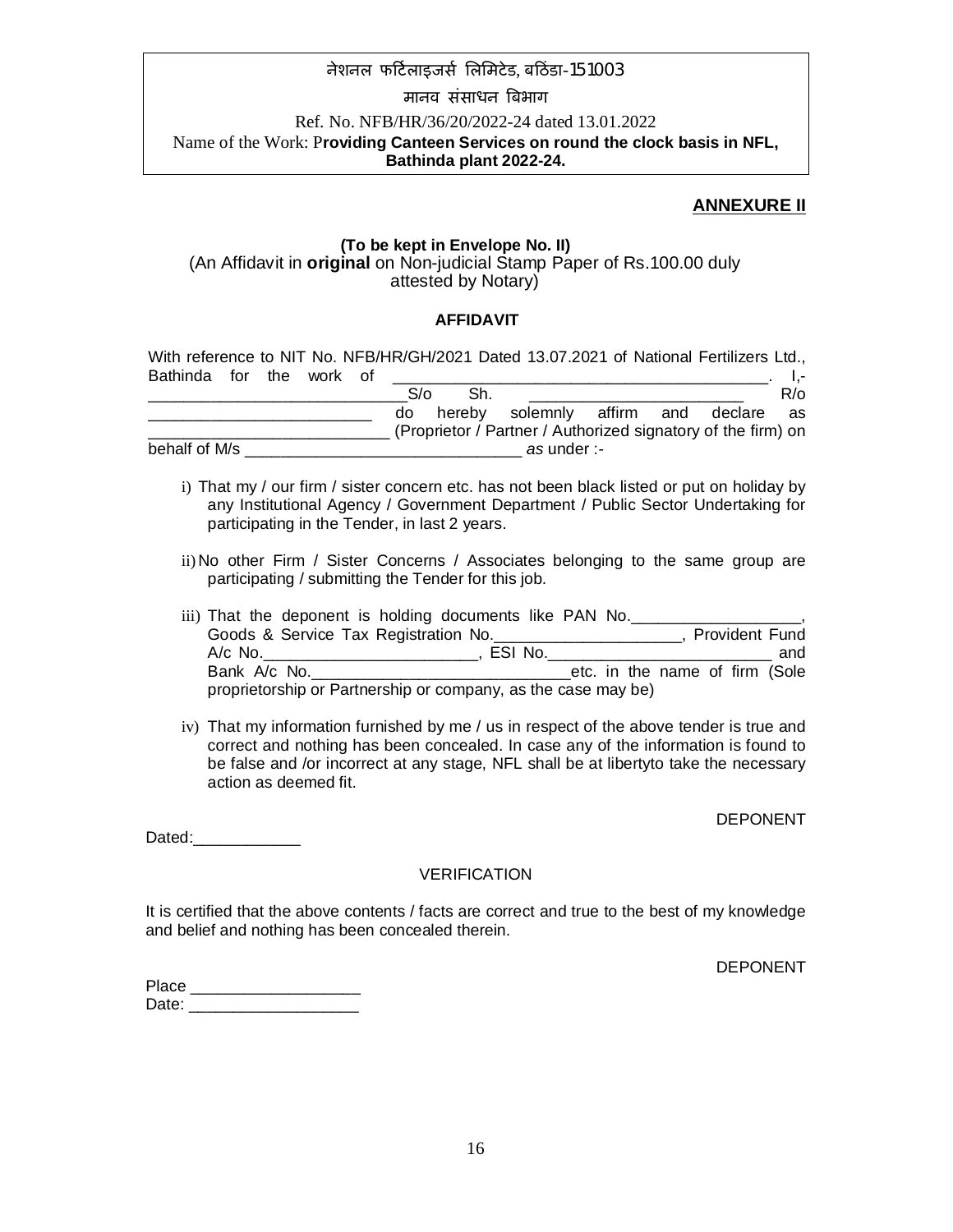### **ANNEXURE- III**

### **Requirement of GST Number**

The bidders are required to obtain the valid GST No., if applicable, as per laid down provisions under GST Act and submit a copy thereof as a documentary evidence. Further in case the registration is not applicable under GST Act, the same may be confirmed. So following undertaking may be given by bidder:

### **UNDERTAKING**

Whether Registration certificate obtained : Yes / No (tick whichever is applicable)

- a) In case Yes, copy of valid certificate enclosed.
- b) In case No, It is confirmed that registration under GST Act is not applicable.
- c) In case registration under GST Act becomes applicable during the currency of contract, same shall be obtained and copy of valid GST No. shall be submitted to the NFL.

(Signature & stamp of bidder)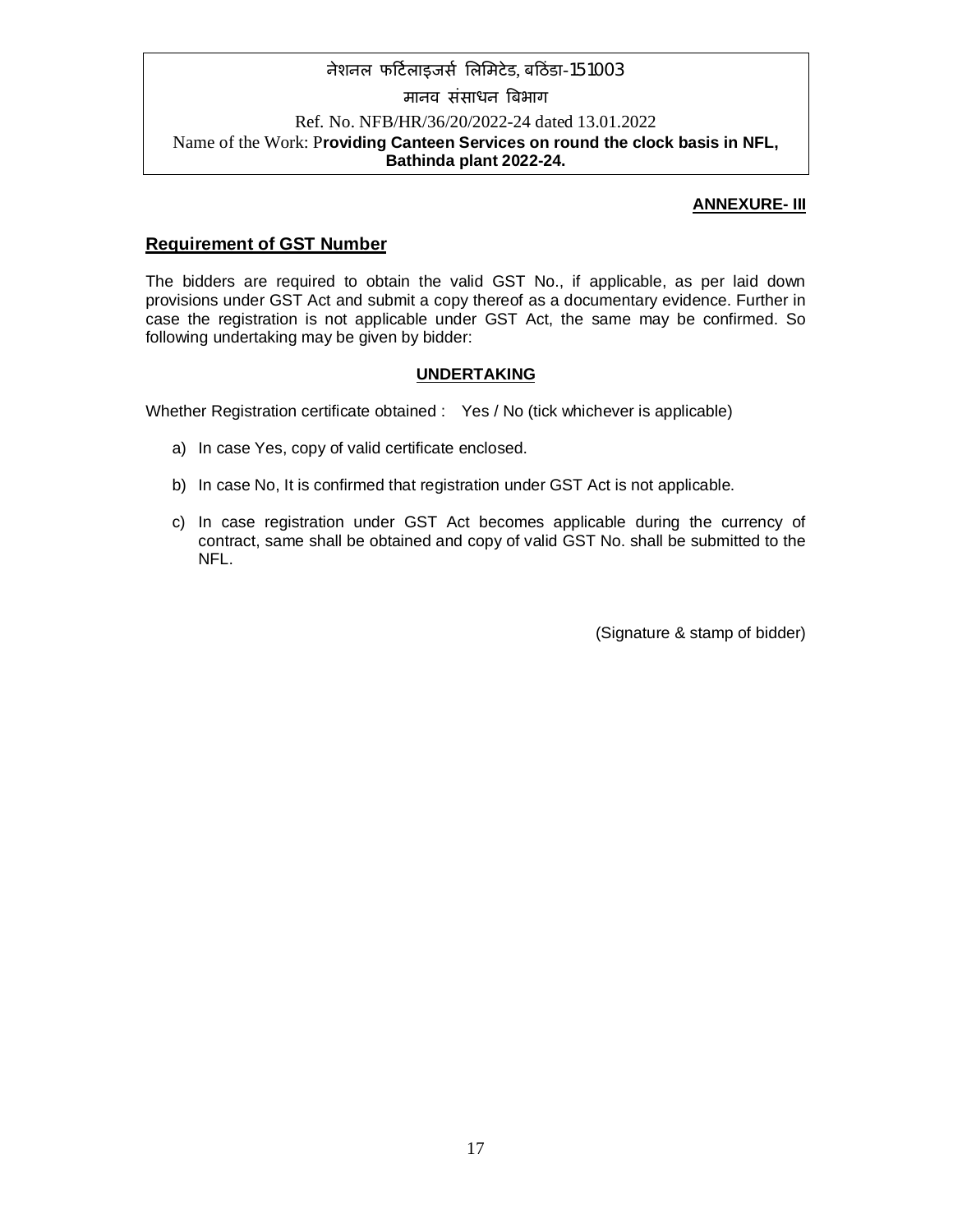### मानव संसाधन बिभाग

### Ref. No. NFB/HR/36/20/2022-24 dated 13.01.2022 Name of the Work: P**roviding Canteen Services on round the clock basis in NFL, Bathinda plant 2022-24.**

### **ANNEXURE- IV**

### (To be submitted in Envelope No. II) DECLARARTION-FORM-I

DGM / Chief Manager ( ) National Fertilizers Ltd. Bathinda

> I/We have read the conditions of tender attached hereto and agree to abide by such conditions. I/We offer to do the job of " " work at the rates quoted in the attached Schedule of Rates and in accordance with the specifications, standards and instructions in writing of the Engineer-in-charge of M/s. National Fertilizers Limited and hereby bind myself/ourselves to complete the work schedule and progress of work.

> I/We further agree to abide by the conditions of contract and to carry out all work within the specified time in accordance with specifications of materials and workmanship and instructions referred to in the Notice Inviting Tenders.

> I / We agree to accept payment by ECS / EFT from your Bank i.e. SBI, Bathinda, Branch IFS Code: SBIN0003591. Details of my/our Bank A/c No. is as under:

| Bank A/c No.                        |  |
|-------------------------------------|--|
| (In SBI / any Nationalized Bank)    |  |
| Type Account (Current A/c or Saving |  |
| $A/c$ )                             |  |
| Name of the Bank                    |  |
| Address of the Bank & Branch        |  |
| <b>Branch Code:</b>                 |  |
| <b>IFSC Code</b>                    |  |

In case of acceptance of the tender by National Fertilizers Limited, I/We bind myself/ourselves to execute the contract as per the conditions mentioned in the tender documents, failing which, I/We shall have no objection or claim to the forfeiture of the Earnest Money deposited with National Fertilizers Limited, Bathinda.

Thanking you

Yours faithfully

For M/s

(Signature of Contractor/Tenderer with SEAL)

Address: